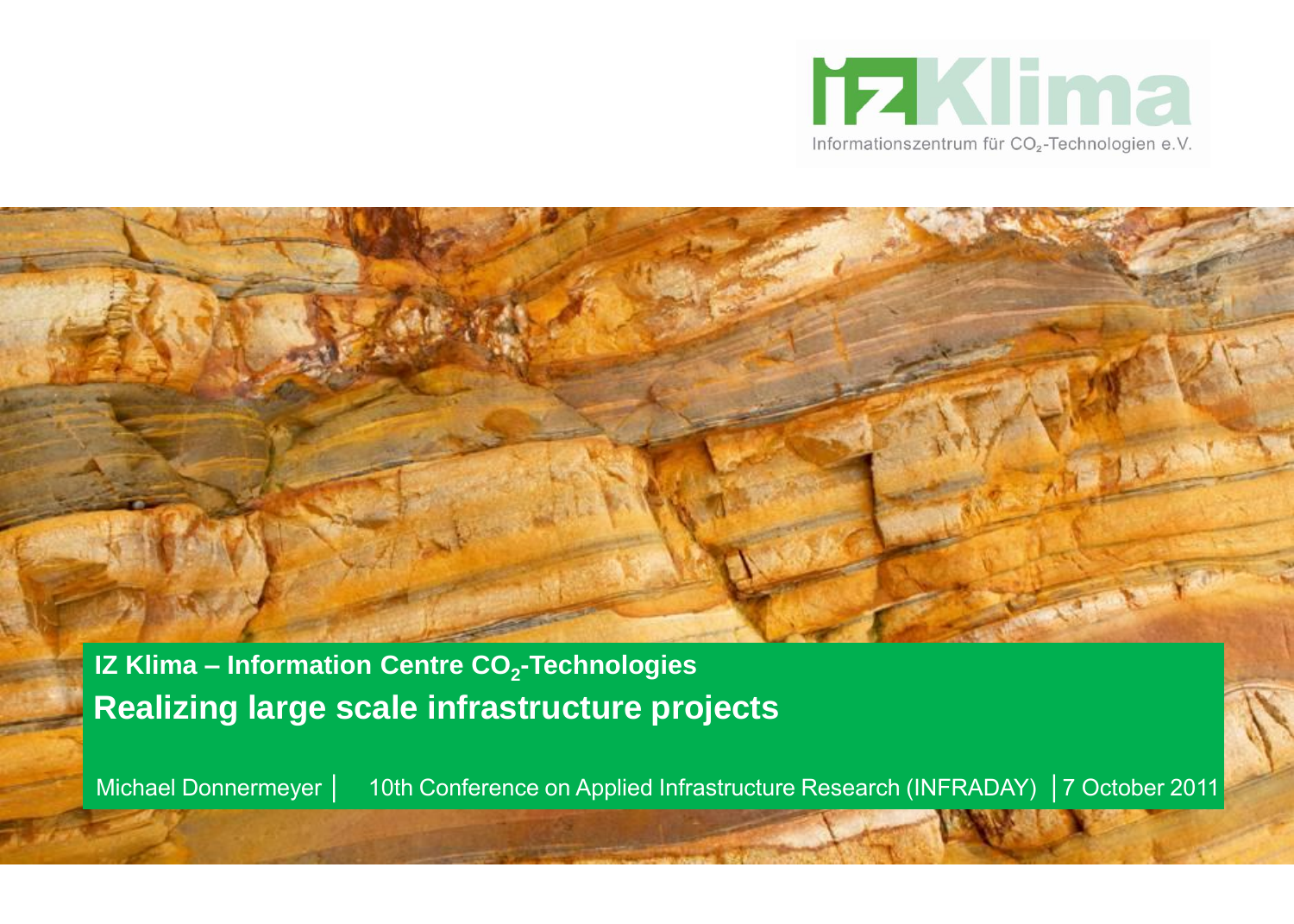

#### **Members of IZ Klima e.V.**

"IZ Klima – Informationszentrum für CO<sub>2</sub>-Technologien e.V." is an Information platform of industrial companies:

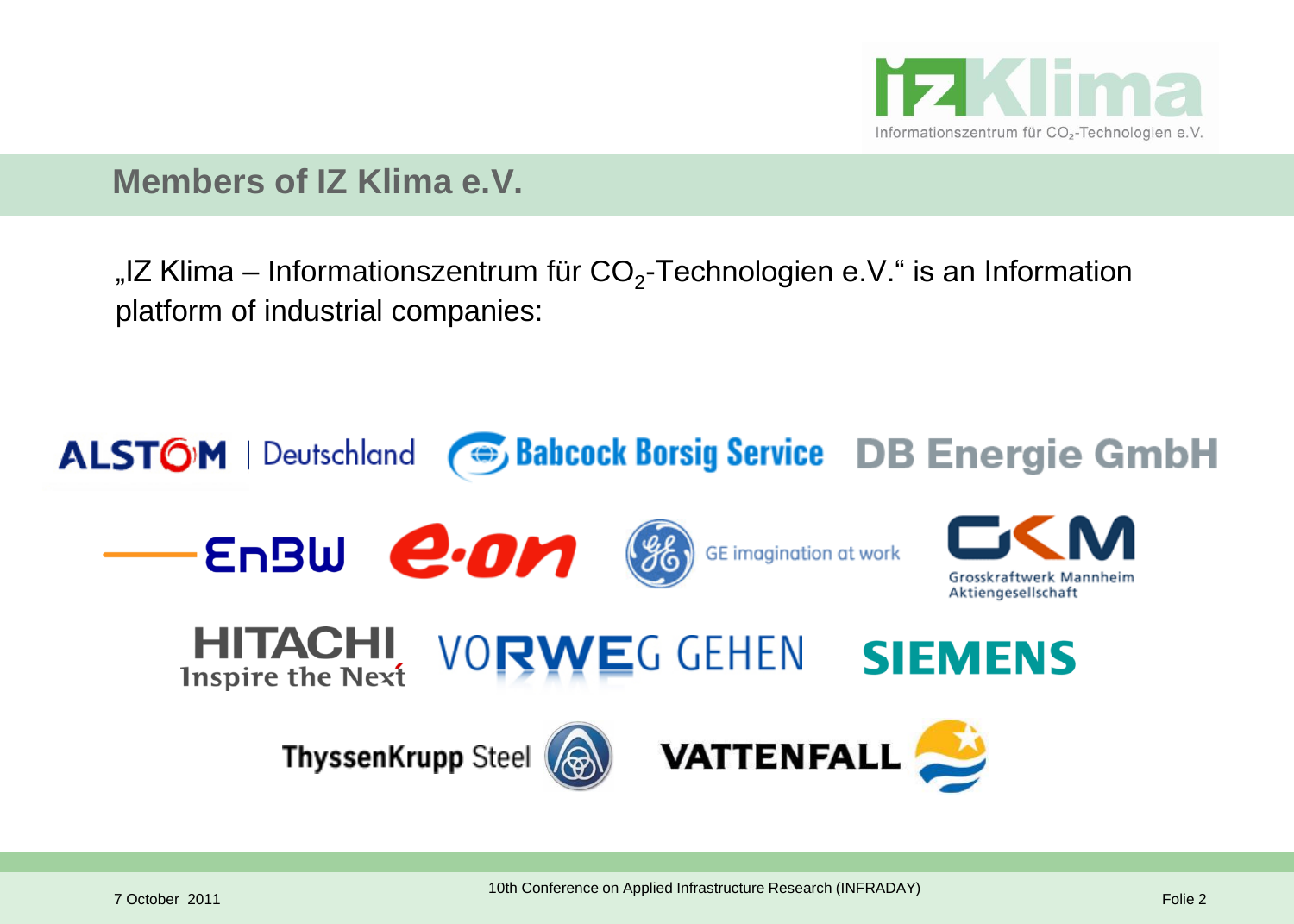

#### **What is CCS?**

#### **Carbon Capture and Storage**

- Technology to combat Climate Change
- Storage of CO2 in a huge extent in deep underground (depleted oil and gasfields or saline aquifers)
- Technology in development stage Market-ready 2020-2025
- Capture Technologies in progress Knowledge about Storage increasing (Monitoring, Safety)

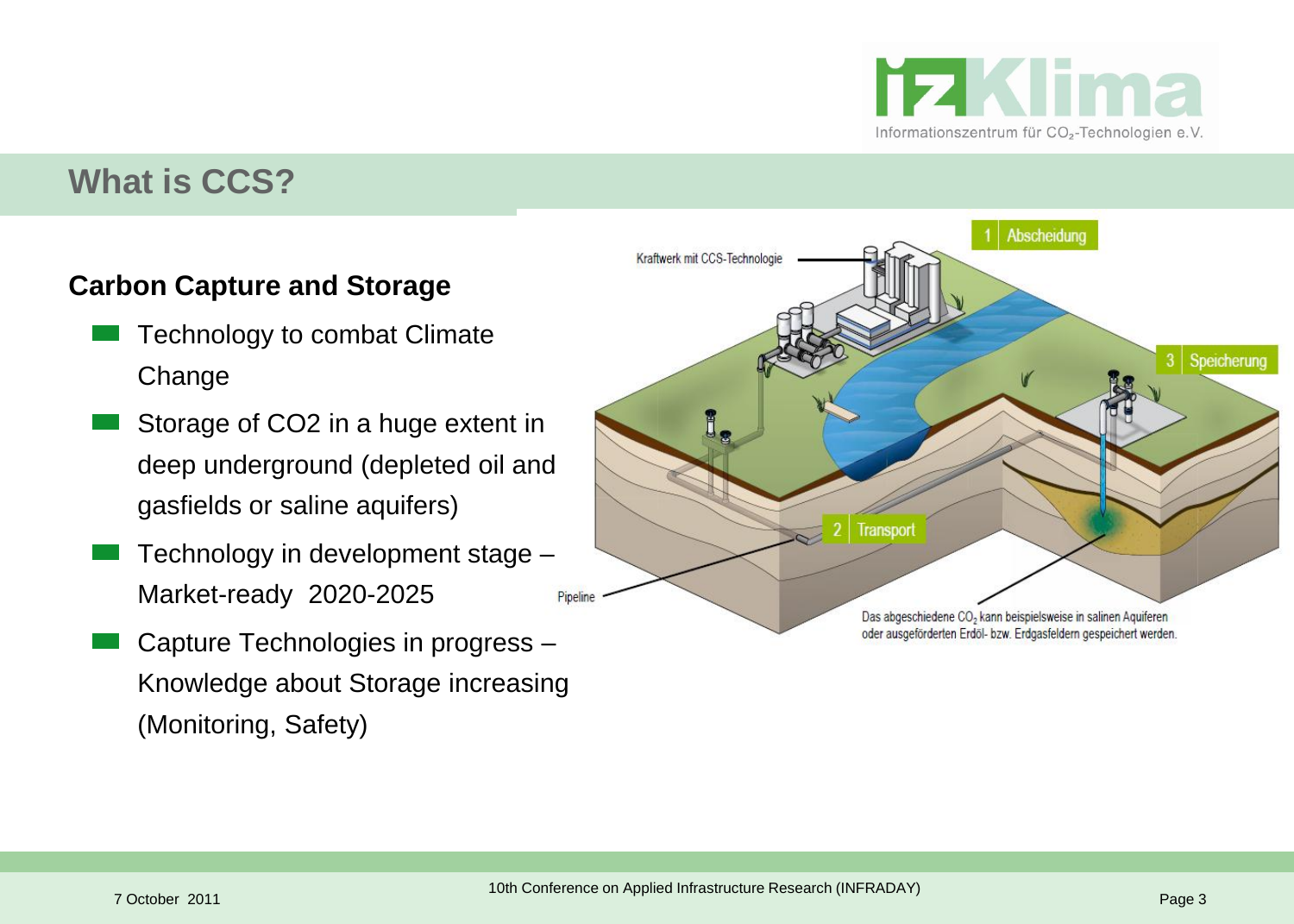

## **What has happened ?**

## **Germany: First attempt seems to fail**

- Public Acceptance main obstacle
- Withdrawal of Demonstration Projects
	- **The Co** RWE
	- Vattenfall ?
- CCS-Law blocked in German Politics due to local opposition

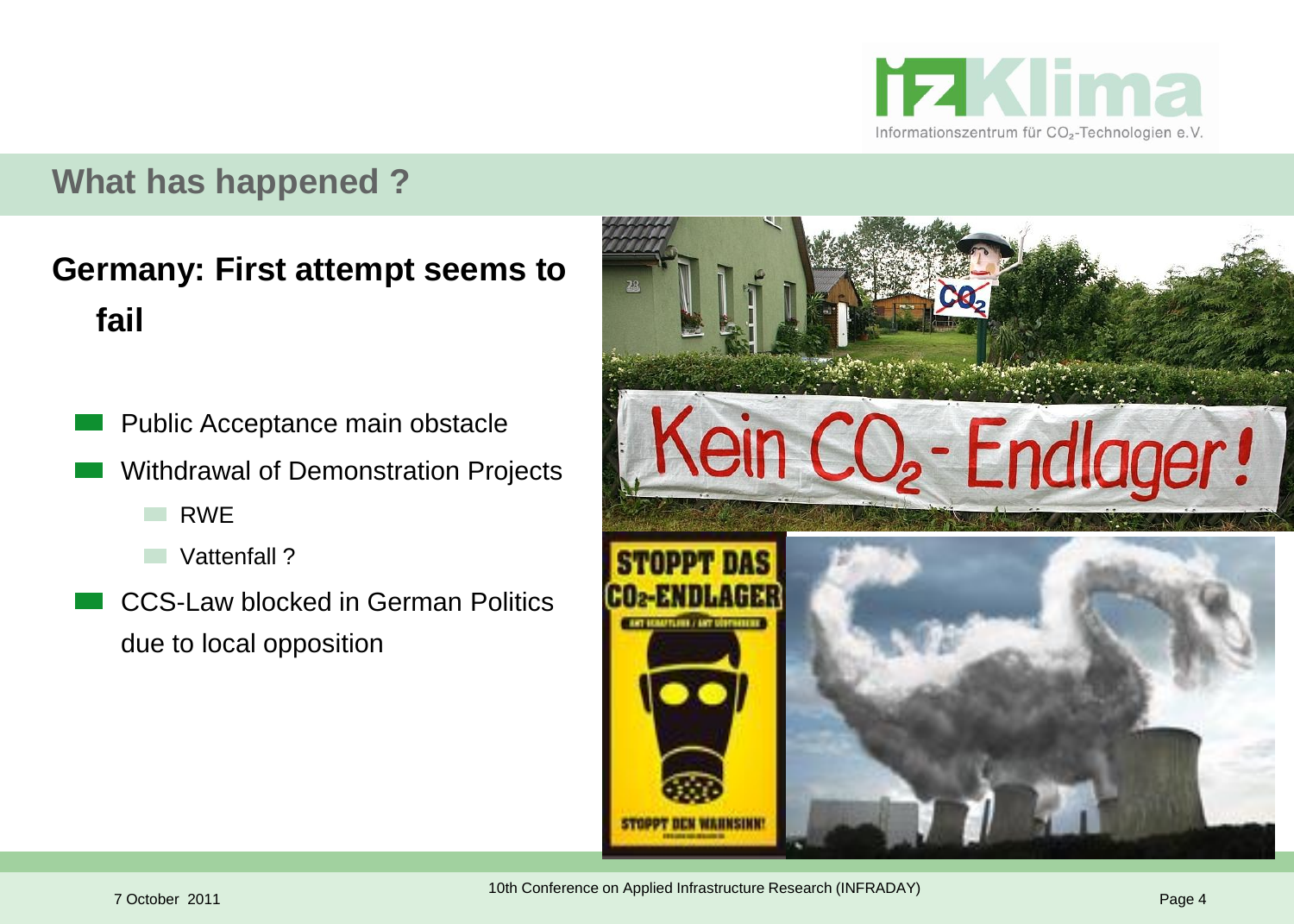



# **What's going wrong? It' public acceptance, stupid!**

## **CO2: Level and Knowedge of understanding**

"Do you know what [split 1: carbon dioxide / split 2:  $CO<sub>2</sub>$ ] is?" (in %)

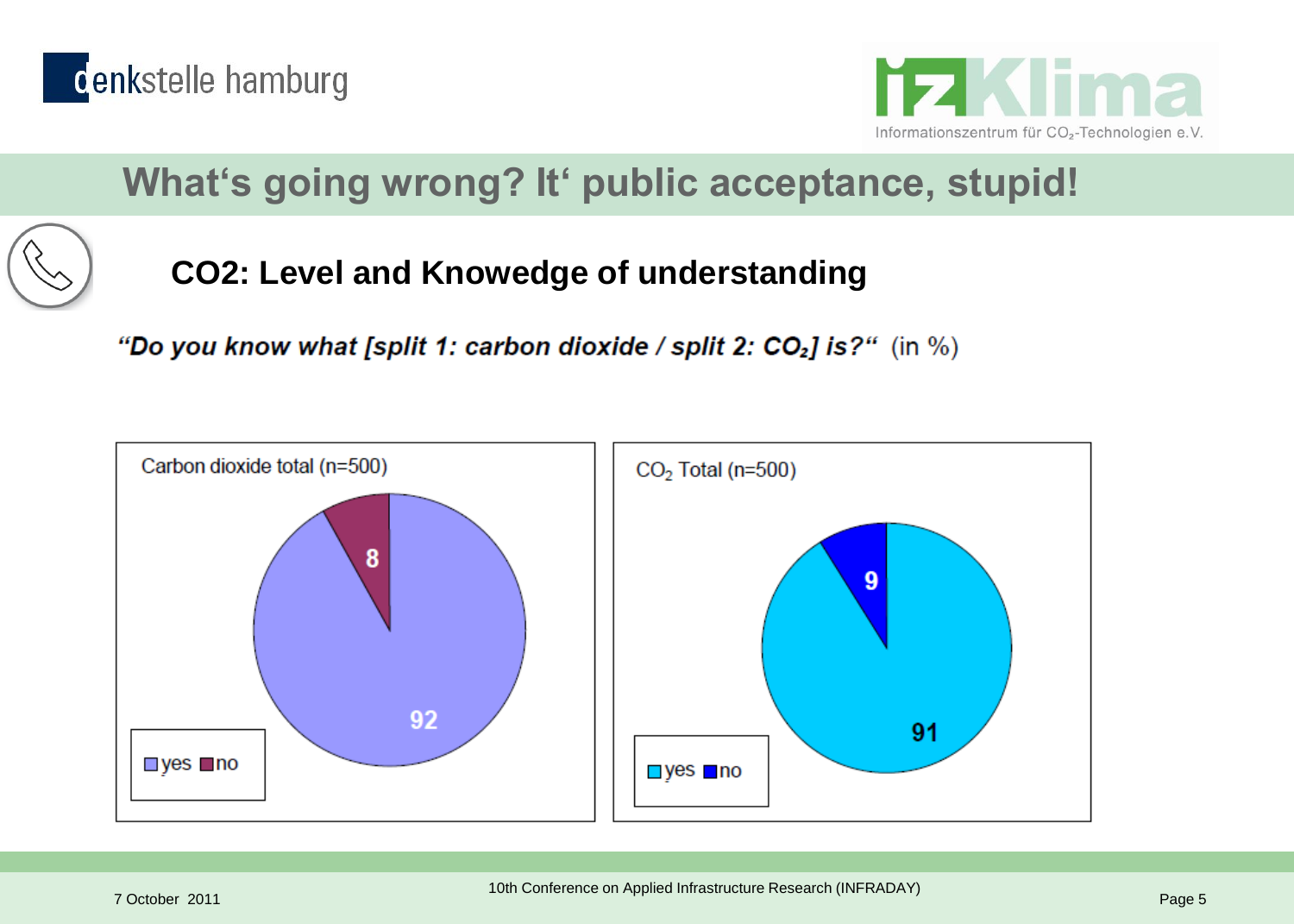



# **What's going wrong? It' public acceptance, stupid!**

*"Are you aware of any other term used for [split 1: carbon dioxide / split 2: CO₂]?"* (%)

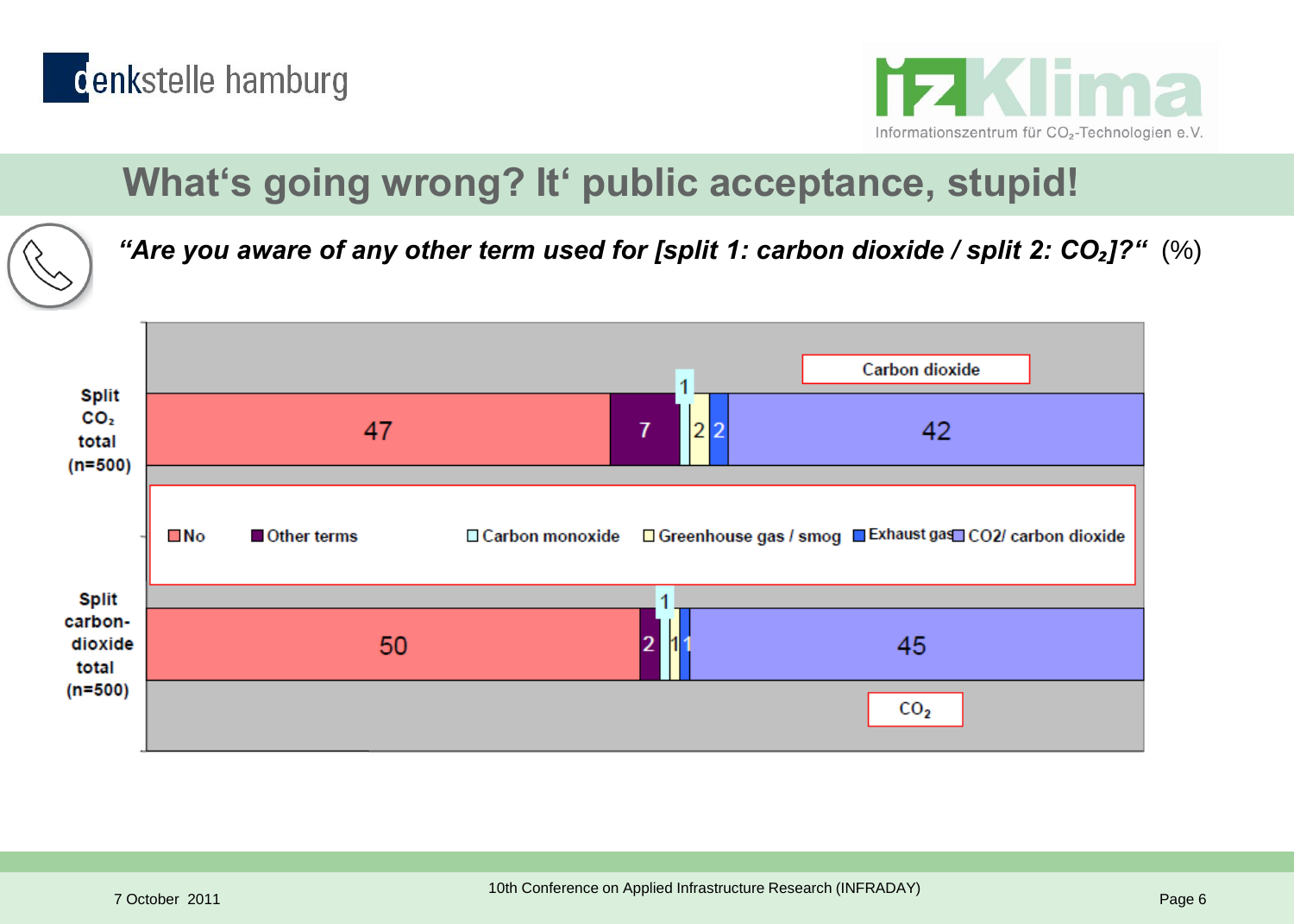



# **What's going wrong? It' public acceptance, stupid!**

## **People fear CO2 !**

| "Properties of CO27 carbon dioxide" (applies / in %) |                            |  |  |
|------------------------------------------------------|----------------------------|--|--|
| Number of respondents / percent (aided interview)    | <b>Total</b><br>$(n=1000)$ |  |  |
| is part of the exhaust fumes of cars                 | 90                         |  |  |
| increases the greenhouse effect                      | 87                         |  |  |
| attacks the ozonosphere                              | 79                         |  |  |
| is a natural part of the air                         | 76                         |  |  |
| is created by combustion of organic material         | 76                         |  |  |
| is toxic                                             | 73                         |  |  |
| displaces oxygen                                     | 71                         |  |  |
| is needed by plants                                  | 68                         |  |  |
| is part of sparkling water                           | 41                         |  |  |
| is used in fire fighting                             | 39                         |  |  |
| is part of natural gas                               | 38                         |  |  |
| is an import industrial raw material                 | 34                         |  |  |
| has a pungent smell                                  | 32                         |  |  |

*"Properties of CO2 / carbon dioxide"* (applies / in %)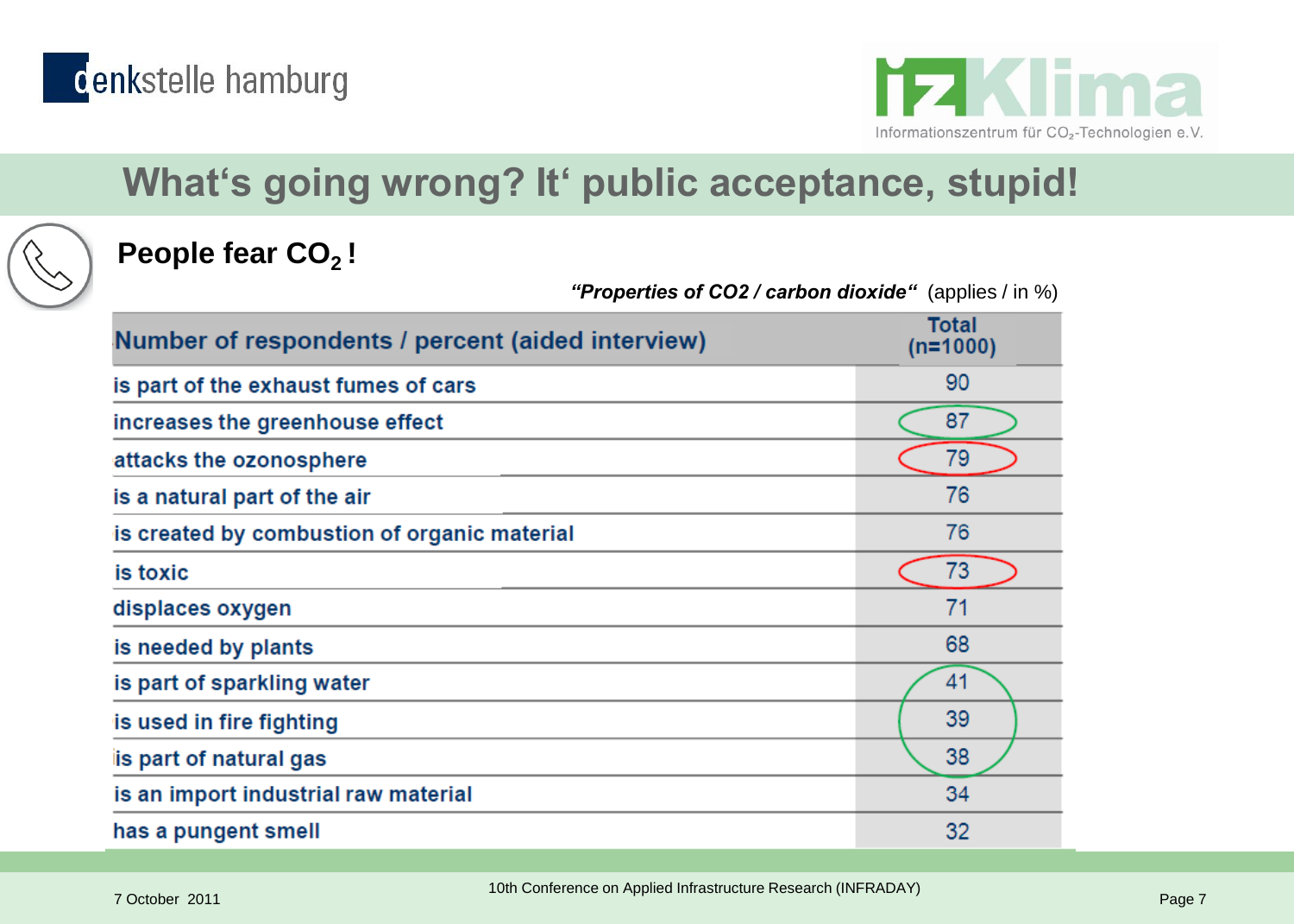



## **What's going wrong ?**

### **CCS launched as clean coal technology**

- Image of coal in germany is enduring negative
- CCS not only for fossil fuels (Industrial CO<sub>2</sub>, Negative Emission)

| (Values in percent, top-2-box)        | <b>Nuclear</b>  | <b>Natural gas</b> | Coal            | Wind / sun      |
|---------------------------------------|-----------------|--------------------|-----------------|-----------------|
| (P1) is modern                        | 53              | 64!                | 16              | $\overline{87}$ |
| (P2) still enough available           | 67!             | 44                 | 32 <sub>2</sub> | $\frac{83}{2}$  |
| (P3) is the latest state of the art   | 48              | 54!                | 22              | <u>Czo</u>      |
| (P4) secures energy supply in Germany | $\overline{59}$ | 52                 | 34              | 40              |
| (N5) pollutes the environment         | 65!             | 42                 | $\binom{81}{ }$ | 14              |
| (N6) damages climate                  | 54!             | 41                 | (78)            | 11              |
| (N7) is expensive                     | 50              | 65                 | 53              | 52              |
| Sum of 4 positive mentions (P1-P4)    | 227%            | 214%               | 104%            | 280%            |
| Sum of 3 negative mentions (N5-N7)    | 169%            | 148%               | 212%            | 77%             |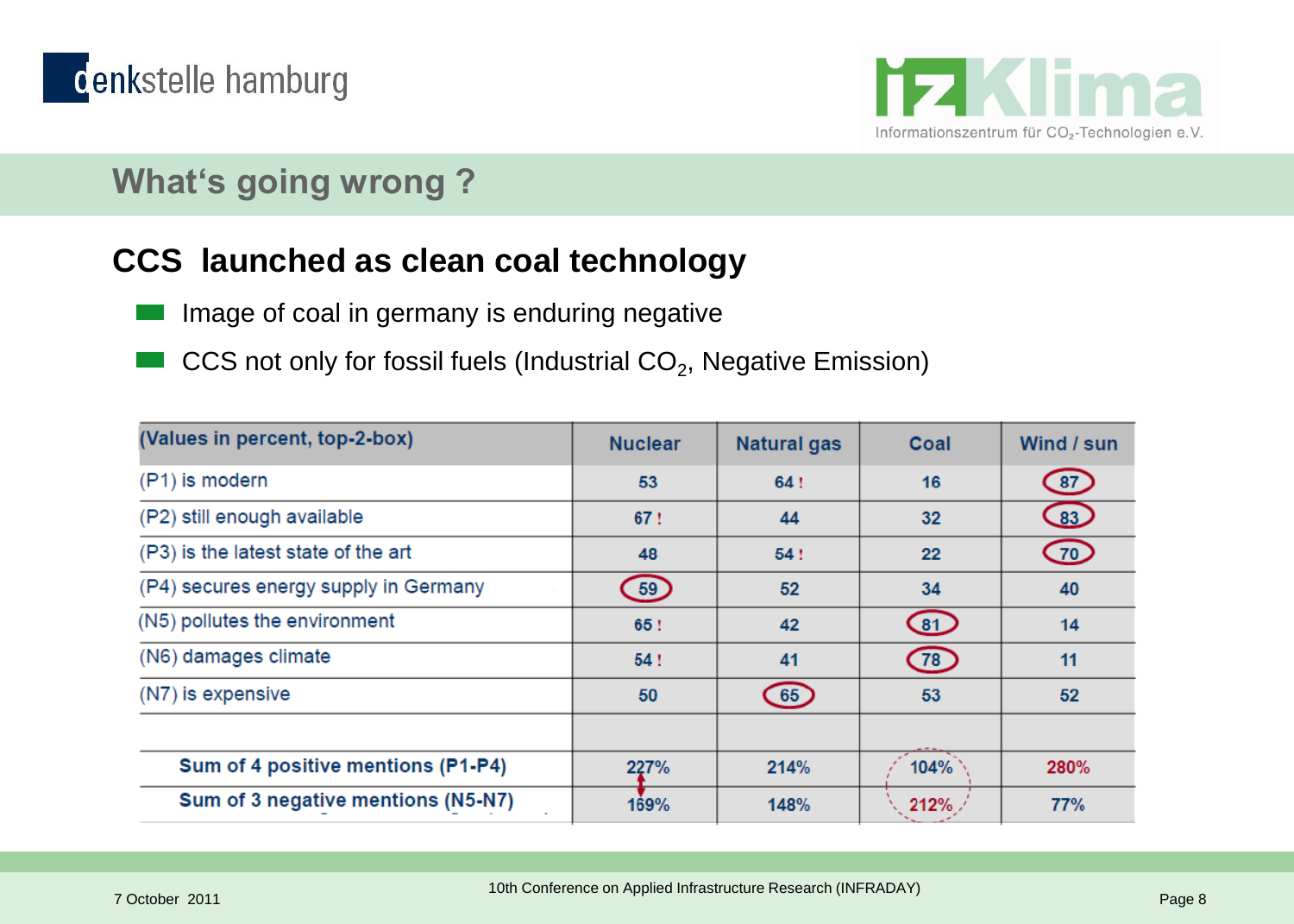

## **What's going wrong ?**

#### **CCS is (in Germany) not perceived as a climate protection technology**

- Some NGOs fight against Coal and Energy Companies
	- But: WWF, Germanwatch in favour of ccs
- Background: Specific german nuclear-debate

#### **CCS driven by energy utilities**

- Low credibility of energy companies
- Role of policy: Avoiding clear commitment
- IPCC clearly in favour of CCS, but recently: more reserve of science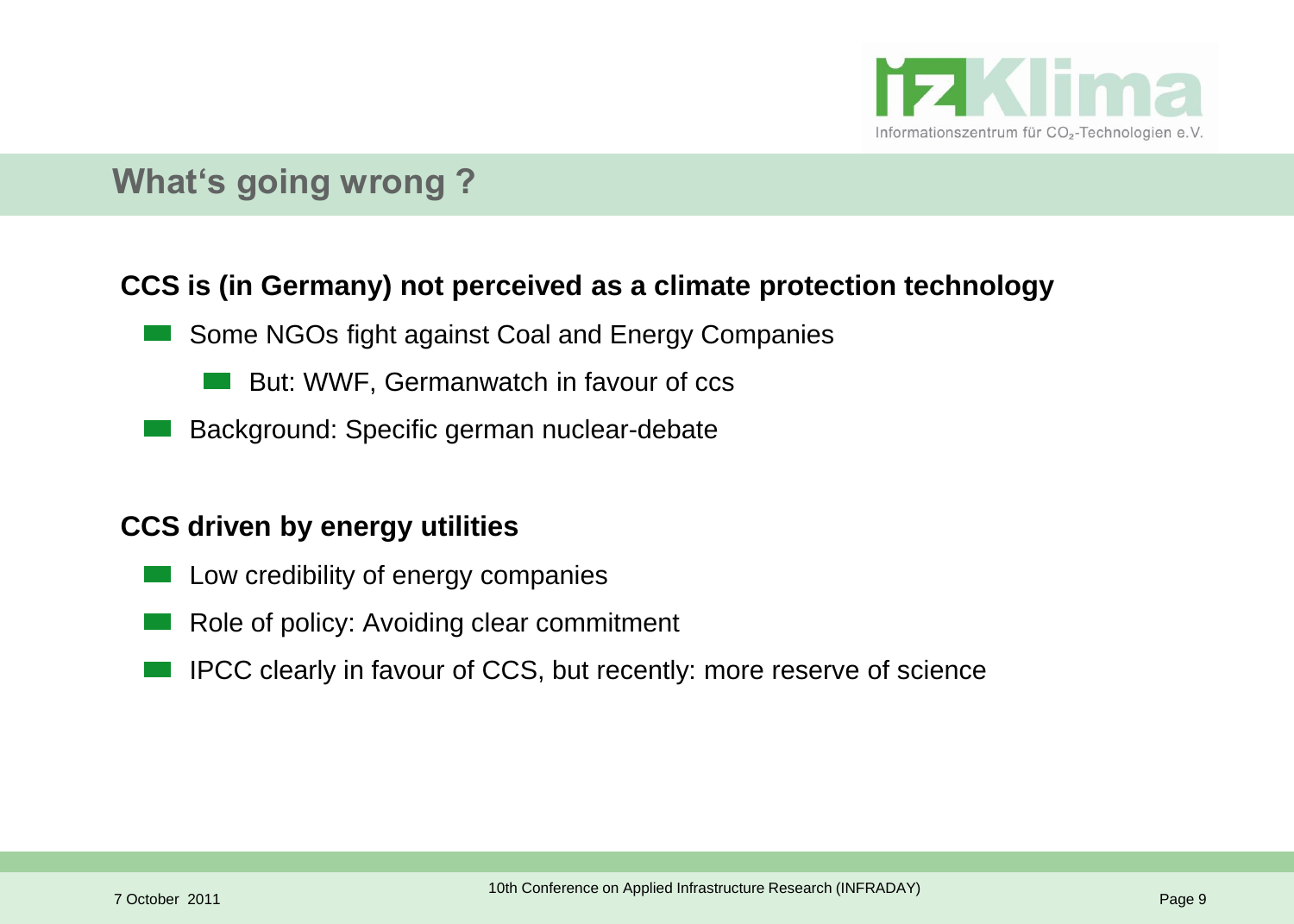

## **International Outlook**



- US/China starting Investments
- Australia: Involved Player (GCCSI)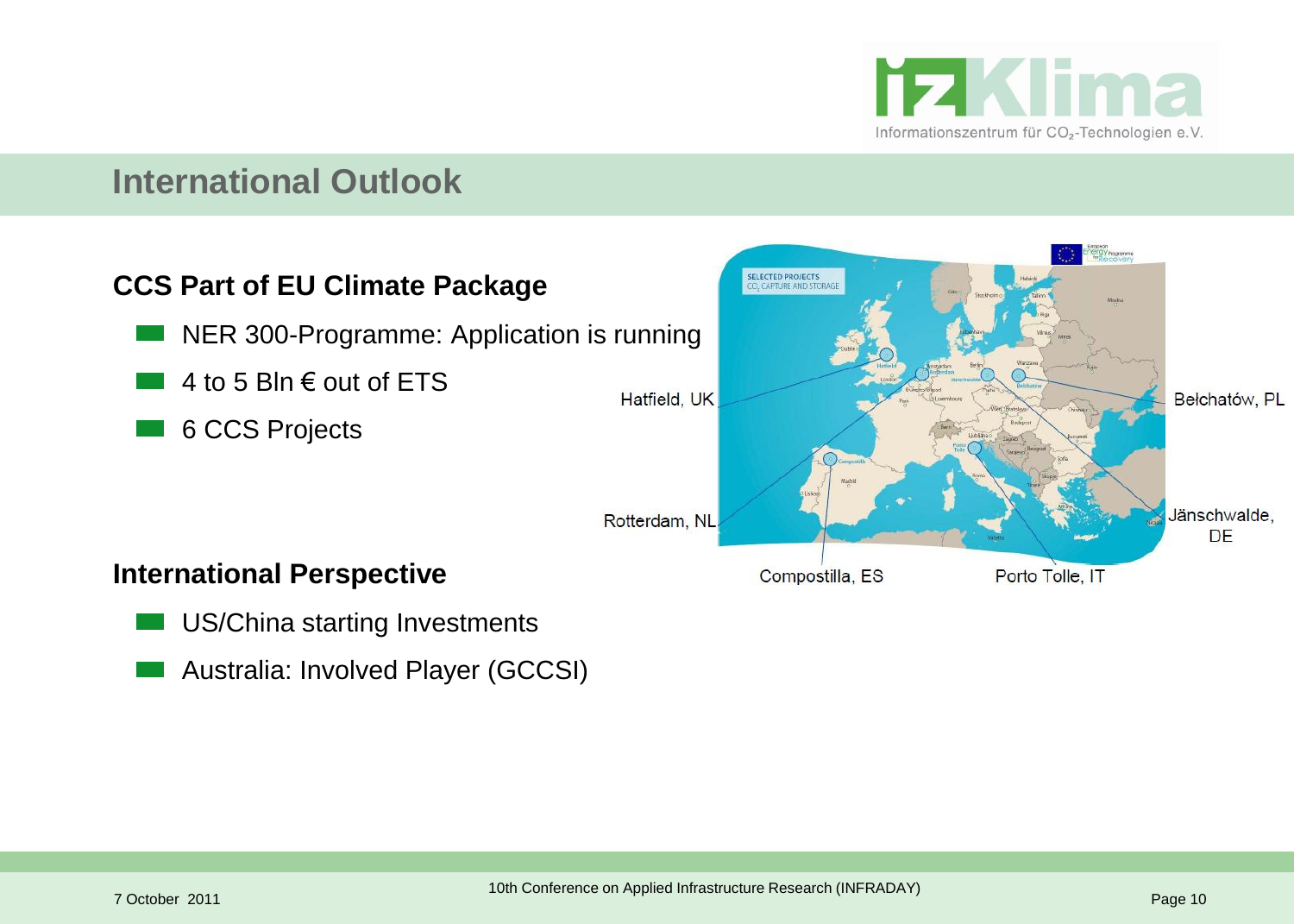

## **Technological Outlook – Mostly On Track!**

#### **Capture**

- All Capture Technologies nearly market-ready
	- Several Post-Combustion Technologies improve efficiency factor
	- Oxyfuel-process stabile with 99% capture rate

#### **Storage**

- Research very successful (Ketzin)
- Sleipner: best practice
- Need of more large demonstration projects (onshore)

#### **Transport**

- Pipeline-Infrastructure to be planned
- No technical problem, but: Regulation Implementation Public Acceptance